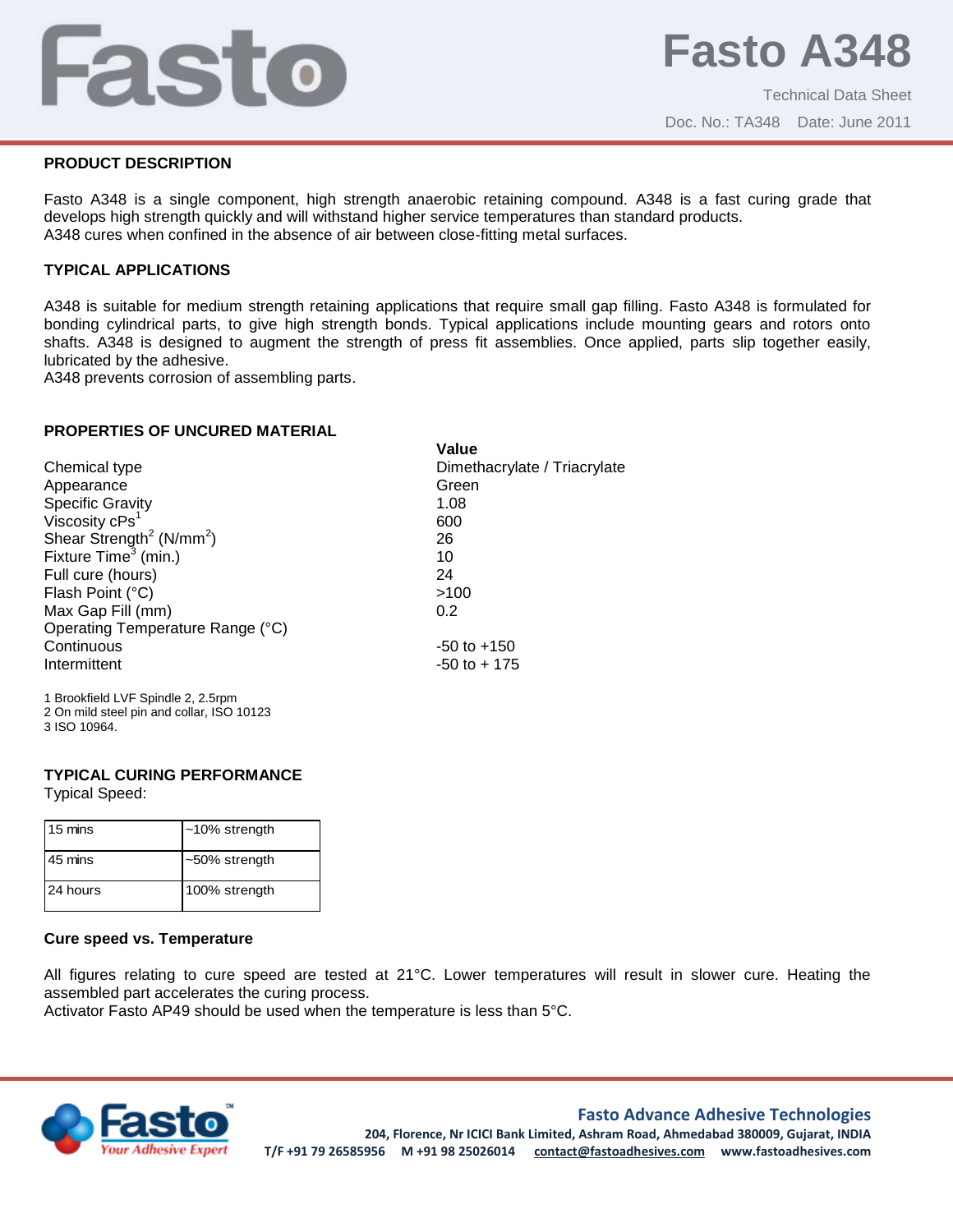# Fasto

Technical Data Sheet Doc. No.: TA348 Date: June 2011

#### **Cure speed vs. bond gap**

The size of the bond gap greatly affects the speed of cure of anaerobic adhesives. The larger the gap between surfaces, the slower the cure speed. Maximum recommended gap for A348 is 0.20mm, which will give approximately the cure schedule as detailed in the properties table.

#### **Cure speed vs. Substrate**

Cure speed and strength vary according to the substrates. When used on mild steel and brass components. Fasto A348 will reach full strength more rapidly than on more inert materials such as stainless steel and zinc dichromate. Anaerobic Adhesives only cure in the absence of air with metal part activation.

#### **Cure speed vs. Activator**

Where speed is too slow or the bond gap is very large, Fasto AP49 Anaerobic Activator may be used to accelerate cure speed. The use of an accelerator may reduce bond strength up to 30%. Fasto recommends testing on the parts of measure the effect.

# **TYPICAL ENVIRONMENTAL RESISTANCE**

#### **Hot strength**

Fasto A348 is suitable for use at temperatures up to 175°C intermittently. At 130°C the bond strength will be ~50% of the strength of at 21°C.

#### **Heat ageing**

Fasto A348 retains over ~80% full strength when heated to 100°C for 90 days then cooled and tested at 21°C.

#### **Chemical / Solvent Resistance**

Fasto A348 exhibit excellent chemical resistance to most oils and solvents including motor oil, leaded petrol, brake fluid, acetone, ethanol, propanol and water. Anaerobic adhesives and sealants are not recommended for use in pure oxygen and chlorine lines.

#### **DIRECTIONS FOR USE**

Ensure parts are clean and dry and free from grease or oil. Apply adhesive to all the engaged area. Assemble parts and allow curing. Wipe excess adhesive from outside of joint. Product is normally hand applied from the bottle or tube.

Dispensing systems are available for high volume assembly applications. Please contact your Fasto representative for further advice on dispensing solutions.



**Fasto Advance Adhesive Technologies**

**204, Florence, Nr ICICI Bank Limited, Ashram Road, Ahmedabad 380009, Gujarat, INDIA T/F +91 79 26585956 M +91 98 25026014 contact@fastoadhesives.com www.fastoadhesives.com**